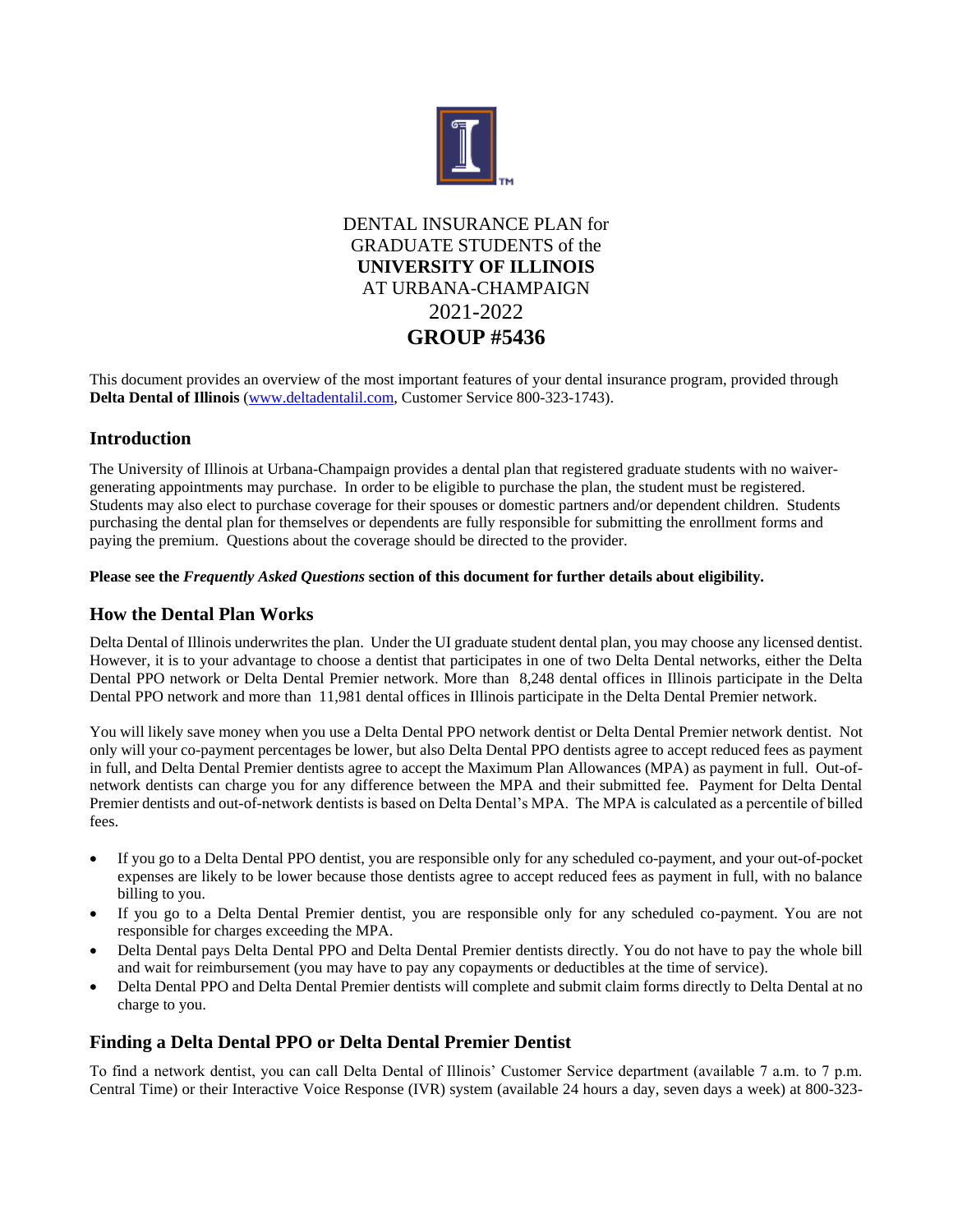1743. You can also access a dentist directory on Delta Dental of Illinois' Web site at [www.deltadentalil.com](http://www.deltadentalil.com/) by clicking Provider Search on the home page.

To receive treatment, just call the dental office and make an appointment. At your first appointment, give the dentist:

- your group number: 5436;
- the plan member's (student's) **University Identification Number (UIN)**. (You **should not** provide a Social Security Number.)

You can:

- change dentists at any time without pre-approval;
- select a different dentist for each member of your family;
- receive dental care anywhere in the United States.

If you go to a dentist who is not part of the Delta Dental network, you will still be covered, but you may have to pay more. If the fee exceeds Delta Dental's MPA, you must pay the difference in addition to your co-payment. You may have to pay the entire bill at the time of treatment and wait for reimbursement. You may also have to file your own claim or pay a service charge to the dentist to do so. Claim forms are available on Delta Dental of Illinois' Web site at [www.deltadentalil.com/](http://www.deltadentalil.com/)resources. You can also call Delta Dental of Illinois' Customer Service department at 800-323-1743 to obtain a form. Payment for services rendered by an out-of-network dentist will be paid directly to you.

# **Services Covered**

This dental insurance plan covers office exams, X-rays, cleanings, fillings, crowns, inlays/onlays, and root canals. The maximum benefit per plan year is \$1,000 per person. You may contact Delta Dental at (800) 323-1743 if you have questions about any of the services.

# **Principal Benefits and Covered Services**

Plan Year: **Fall: September 1, 2021 – August 31, 2022 Spring: February 1, 2022 – August 31, 2022**

#### **Maximum Benefit**

| Per Plan Year:              | \$1,000 per person. The maximum benefit payable for the entire period $-$ either fall or<br>spring is \$1,000 per person.                                                                                                                                                                                                                                   |
|-----------------------------|-------------------------------------------------------------------------------------------------------------------------------------------------------------------------------------------------------------------------------------------------------------------------------------------------------------------------------------------------------------|
| <b>Deductible:</b>          | \$45 Individual/\$135 Family (Applies to all basic and major services)                                                                                                                                                                                                                                                                                      |
| Co-payment:                 | Varies based on whether you go to (a) a Delta Dental PPO network dentist or Delta Dental Premier<br>network dentist, or (b) an out-of-network dentist.                                                                                                                                                                                                      |
|                             | You will likely save money when you use a Delta Dental PPO dentist or Delta Dental Premier<br>dentist.                                                                                                                                                                                                                                                      |
|                             | Not only will your co-payment percentages be lower, but also Delta Dental PPO dentists agree to<br>accept reduced fees as payment in full, and Delta Dental Premier dentists agree to accept the Maximum<br>Plan Allowances (MPA) as payment in full. Out-of-network dentists can charge you for any difference<br>between the MPA and their submitted fee. |
| <b>Preventive Services:</b> |                                                                                                                                                                                                                                                                                                                                                             |

Oral exam – Twice per year, but no more frequently than every 6 months. X-rays - as needed, but not more than two bitewings a year and full-mouth x-rays once in a 36-month interval. Prophylaxis (cleaning) – Twice per year, but no more frequently than every 6 months.

Delta Dental PPO dentist: Delta Dental pays 100% of reduced fee\*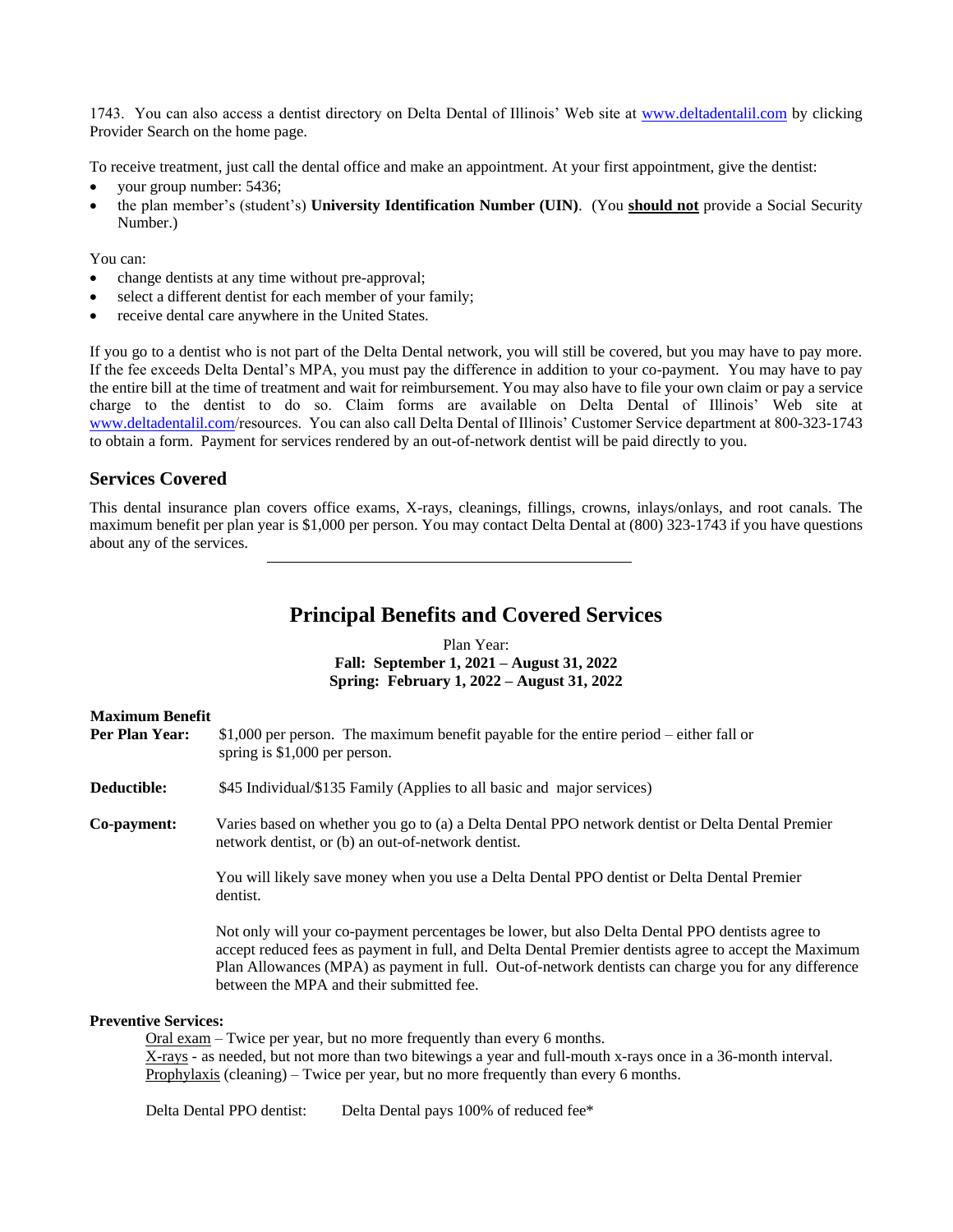|                         | Delta Dental Premier dentist: Delta Dental pays 100% of MPA* |
|-------------------------|--------------------------------------------------------------|
| Out-of-network dentist: | Delta Dental pays 90% of MPA*                                |

#### **Basic Services: (Deductible applies to all Basic Services)**

Restorations (fillings, including posterior composites (tooth-colored fillings on back teeth) Simple extractions\*\*

| Delta Dental PPO dentist: | Delta Dental pays 80% of reduced fee*                       |
|---------------------------|-------------------------------------------------------------|
|                           | Delta Dental Premier dentist: Delta Dental pays 80% of MPA* |
| Out-of-network dentist:   | Delta Dental pays 70% of MPA*                               |

**Major Restorative Services: (Deductible applies to all Major Services)**

| Crowns                             |
|------------------------------------|
| Inlays/Onlays                      |
| Root Canals and related procedures |
| <b>Implant Therapy</b>             |

| Delta Dental PPO dentist: | Delta Dental pays 50% of Table of Allowance                               |
|---------------------------|---------------------------------------------------------------------------|
|                           | Delta Dental Premier dentist: Delta Dental pays 50% of Table of Allowance |
| Out-of-network dentist:   | Delta Dental pays 50% of Table of Allowance                               |

*\* You are not responsible for charges exceeding the reduced fee or MPA if you go to a Delta Dental PPO or Delta Dental Premier dentist, respectively. You are responsible for charges exceeding the MPA if you go to an out-of-network dentist.*

*\*\* Extraction of a completely bony or partially bony wisdom tooth typically is covered under health insurance plans such as the UI Student Insurance Plan.*

# **Enhanced Benefits Program**

Delta Dental of Illinois' Enhanced Benefits Program integrates medical and dental care – where oral health meets overall health. **This program enhances coverage for individuals who have specific health conditions that can be positively affected by additional oral health care.** These enhancements are based on scientific evidence that shows treating and preventing oral disease in these situations can improve overall health.

**Our Enhanced Benefits Program includes additional cleanings and/or applications of topical fluoride**. The program addresses the unique health challenges faced by people with conditions that put them at risk for oral health disease, and can also play an important role in the management of an individual's medical condition. The costs of the additional cleanings and fluoride treatments will be applied to enrollees' annual maximum.

#### **Those eligible for Delta Dental of Illinois' Enhanced Benefits Program include**:

- **People with periodontal (gum) disease**. Enrollees with periodontal disease are eligible for **two additional teeth cleanings**, either prophylaxis (general cleaning) or periodontal maintenance, in a benefit year. Additionally, the enrollee is eligible for **fluoride applications.**
- **People with diabetes**. Enrollees with diabetes are eligible for **two additional teeth cleanings**, either prophylaxis (general cleaning) or periodontal maintenance, in a benefit year.
- **Pregnant women**. Pregnant enrollees are eligible for **one additional teeth cleaning**, either prophylaxis (general cleaning) or periodontal maintenance visit during the time of the pregnancy.
- **People with high-risk cardiac conditions**. People with high-risk cardiac conditions are eligible for **two additional teeth cleanings**, either prophylaxis (general cleaning) or periodontal maintenance, in a benefit year. *Conditions include: a history of infective endocarditis; certain congenital heart defects such as having one ventricle instead of the normal two; individuals with artificial heart valves; heart valve defects caused by acquired*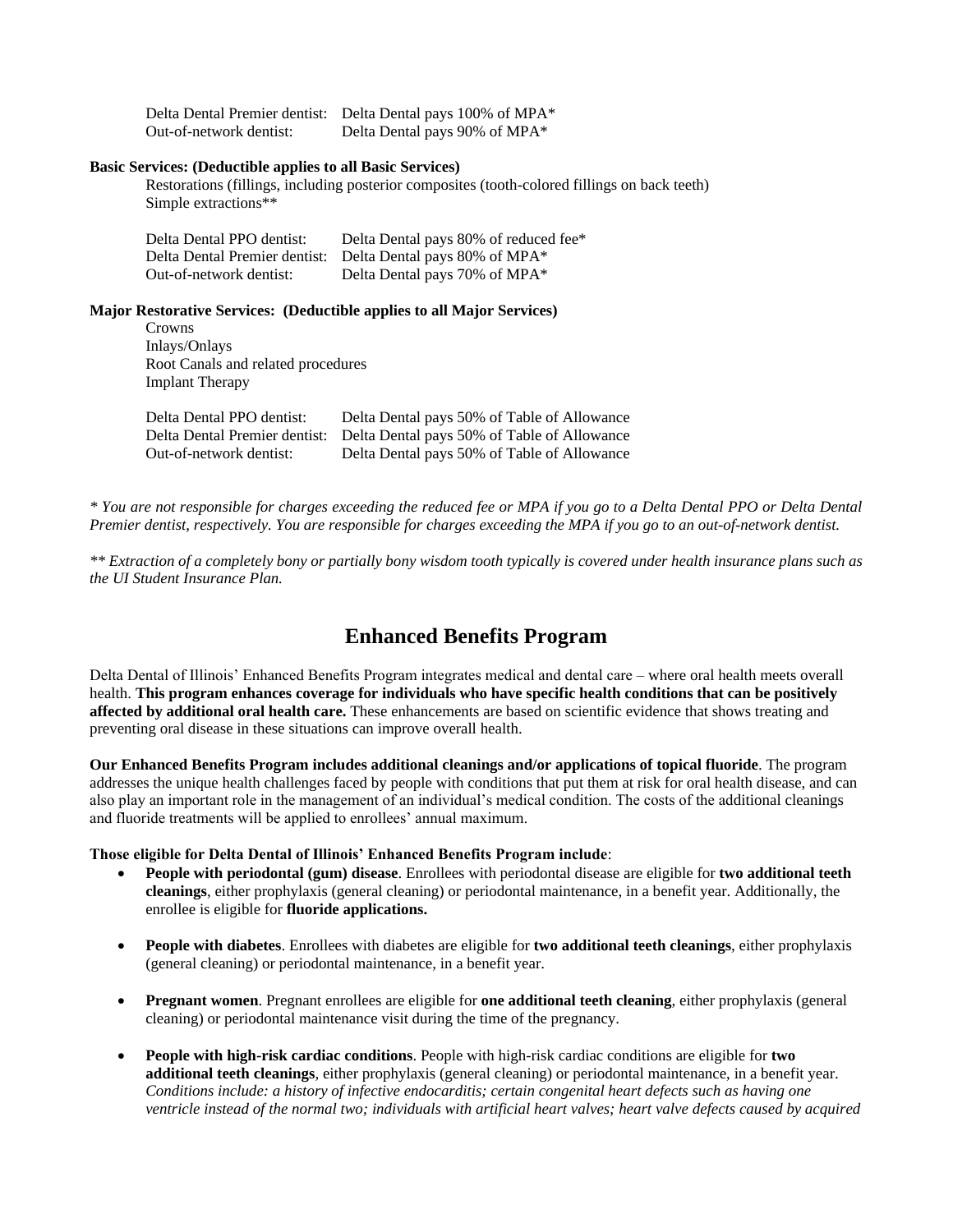*conditions like rheumatic heart disease; hypertrophic cardiomyopathy, which causes abnormal thickening of the heart muscle; individuals with pulmonary shunts or conduits; mitral valve prolapse with regurgitation (blood leakage).*

- **People with kidney failure or who are undergoing dialysis**. People with kidney failure or who are undergoing dialysis are eligible for **two additional teeth cleanings**, either prophylaxis (general cleaning) or periodontal maintenance, in a benefit year.
- **People undergoing cancer-related chemotherapy and/or radiation**. Enrollees who are undergoing cancerrelated chemotherapy and/or radiation are eligible for **two additional teeth cleanings**, either prophylaxis (general cleaning) or periodontal maintenance, in a benefit year. Additionally, the enrollee is eligible for **fluoride applications.**
- **People with suppressed immune systems due to HIV positive status, organ transplant, and/or stem cell (bone marrow) transplant**. Enrollees who have suppressed immune systems due to HIV positive status, organ transplant, and/or stem cell (bone marrow) transplant are eligible **for two additional teeth cleanings**, either prophylaxis (general cleaning) or periodontal maintenance, in a benefit year. Additionally, the enrollee is eligible for **fluoride applications.**
- **People at risk for oral cancer**. The OralCDx brush biopsy is a powerful tool in the **early detection of oral cancer/precancerous cells** – and represents a major breakthrough in the fight against oral cancer. The procedure is indicated to evaluate unexplained tiny white and red lesions – and the software used to analyze the samples can spot a precancerous/cancerous cell even if it is partially obscured by other cells.

To receive these benefits, an individual MUST enroll in the Enhanced Benefits Program. To enroll: 1) go to the home page of Delta Dental of Illinois' Web site at [www.deltadentalil.com,](http://www.deltadentalil.com/) 2) click on the Member section, 3) register or log in, and 4) click on "Enhanced Benefits" at the top of the screen and enroll. (You must be a registered user of the Member Connection to enroll for the Enhanced Benefits.)

# **Frequently Asked Questions About Your Delta Dental Plan**

# **Question:** *Who is eligible for coverage under this dental plan?*

**Answer:** Graduate students and dependents (spouse/domestic partner/children) of these individuals are eligible for coverage. The plan provides coverage to graduate students, their spouses/domestic partners and dependents who voluntarily enroll using the online eligibility form and who pay an annual premium as shown below.

# **Question:** *How do I enroll in the dental plan?*

**Answer:** Graduate students may enroll voluntarily in the plan by completing the necessary online enrollment form during an open enrollment period and paying the annual premium shown below. Graduate students may also enroll spouses, domestic partners and/or dependents by completing the online enrollment form during an open enrollment period. If a student intends to enroll self and others, the student should complete the enrollment for all individuals at the same time. Students are prohibited from entering the system more than once.

# **TO VOLUNTARILY ENROLL GO TO THE WEBSITE SHOWN BELOW.** The Enrollment/Change Periods are:

| For fall:   | September 1 - September 30, 2021           |
|-------------|--------------------------------------------|
|             | http://groupaccess.deltadentalil.com/uofi/ |
| For spring: | February 1 - February 28, 2022             |
|             | http://groupaccess.deltadentalil.com/uofi/ |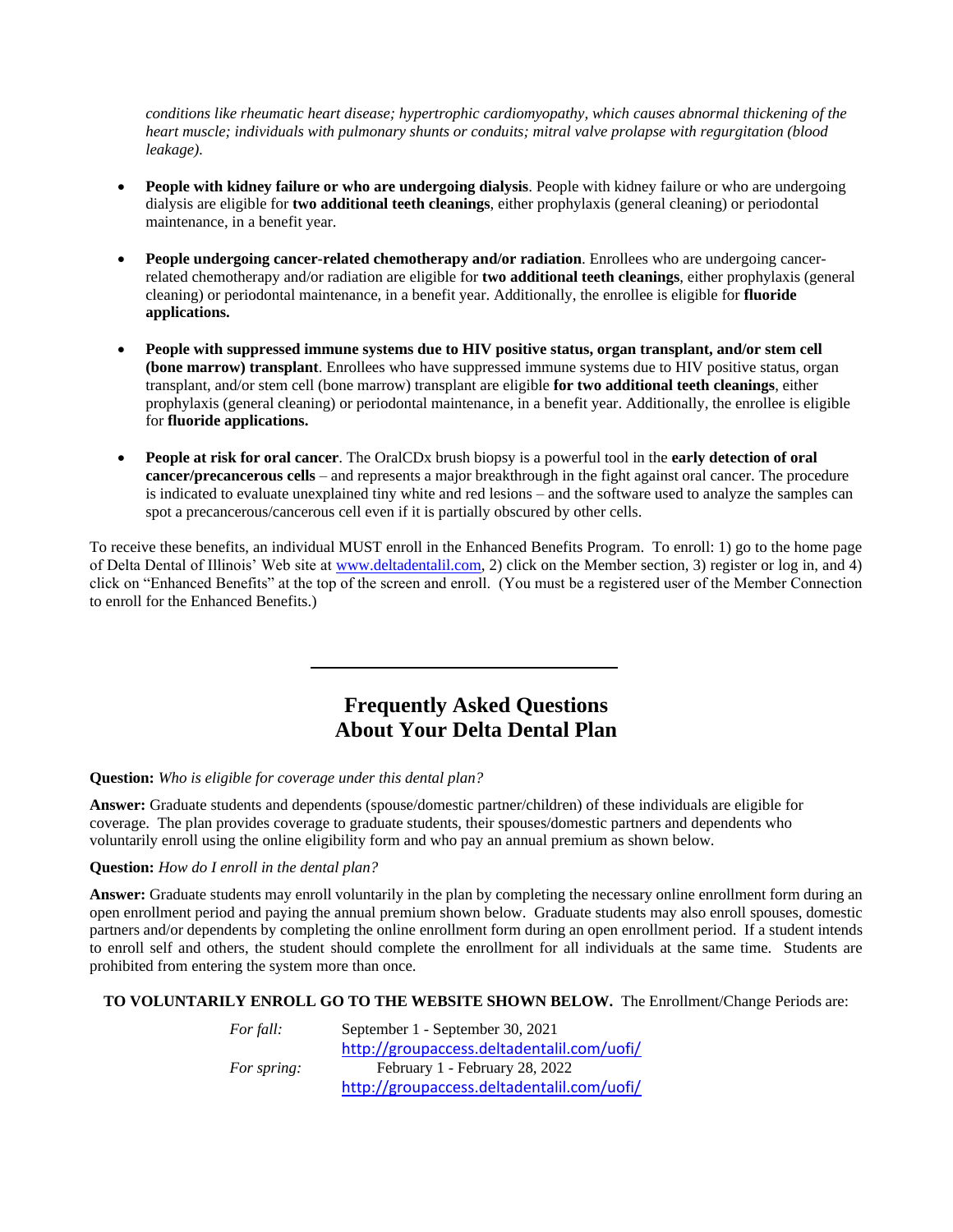| <b>Annual Premium Rates</b>                               |          |  |
|-----------------------------------------------------------|----------|--|
| Graduate student only:                                    | \$195.12 |  |
| Graduate student plus spouse/domestic partner/dependents: | \$495.12 |  |

# **\*\*If the premium payment is made by personal check, Delta Dental must receive the check no later than October 15, 2021 for the fall enrollment and March 15, 2022 for the spring enrollment or the enrollment will not be processed.**

A graduate student who enrolls in the plan will pay \$195.12 per plan year. A graduate student who wishes to cover his/her spouse/domestic partner and/or dependents will pay \$195.12 for himself/herself, **PLUS** \$300.00 for the spouse/domestic partner/dependents, for a total of \$495.12, regardless of the number of dependents enrolled.

#### **Question:** *I am a graduate assistant with a tuition waiver; do I need to enroll myself using the on-line eligibility form?*

**Answer:** No - Graduate assistants and fellows whose appointments generate tuition waivers are enrolled automatically in the plan. Only if they want to enroll their dependents will they need to complete the necessary enrollment form and pay the annual premium.

# **Question:** *When is coverage effective?*

**Answer:** For individuals who enroll voluntarily, coverage is effective as soon as payment is received, but in no instance earlier than September 1 for fall, and February 1 for spring. You must enroll during the open enrollment period, which is the month of September for fall, and the month of February for spring.

#### **Coverage, in all instances, will end August 31, 2022.**

**Question:** *Under the voluntary plan, do I need to re-enroll and pay again in the spring, if I enrolled and paid in the fall?*

**Answer:** No, the coverage you purchased in the fall is for the period September 1, 2021 - August 31, 2022.

#### **Question:** *May I use the dentist of my choice?*

**Answer:** Yes. However, if you use a dentist in either the Delta Dental PPO network or Delta Dental Premier network, your out-of-pocket expenses may be lower. If you go to a Delta Dental PPO network dentist, your out-of-pocket expenses are likely to be lower because those dentists agree to accept reduced fees as payment in full, with no balance billing to you. In the majority of cases, this will translate into reduced co-payments for you.

Should you go to a Delta Dental Premier network dentist, you may enjoy savings as well. Delta Dental Premier dentists are not allowed to bill the difference between the MPA (Maximum Plan Allowance) and their submitted fee.

# **Question:** *Where can I get claim forms?*

**Answer:** You may download claim forms from Delta Dental of Illinois' Web site at [www.deltadentalil.com.](http://www.deltadentalil.com/) (Select *Member, log in, select Resources, then Forms*.) Delta Dental also accepts ADA approved claim forms available from the dentist.

Delta Dental PPO and Delta Dental Premier Dentists will complete and submit claim forms for you at no charge. Outof-network dentists may require that you complete the form. Completed forms should be mailed to:

> Delta Dental of Illinois P.O. Box 5402 Lisle, Illinois 60532

**A claim submitted for a spouse, domestic partner or other dependent must include the plan member's (student's) University Identification Number (UIN).**